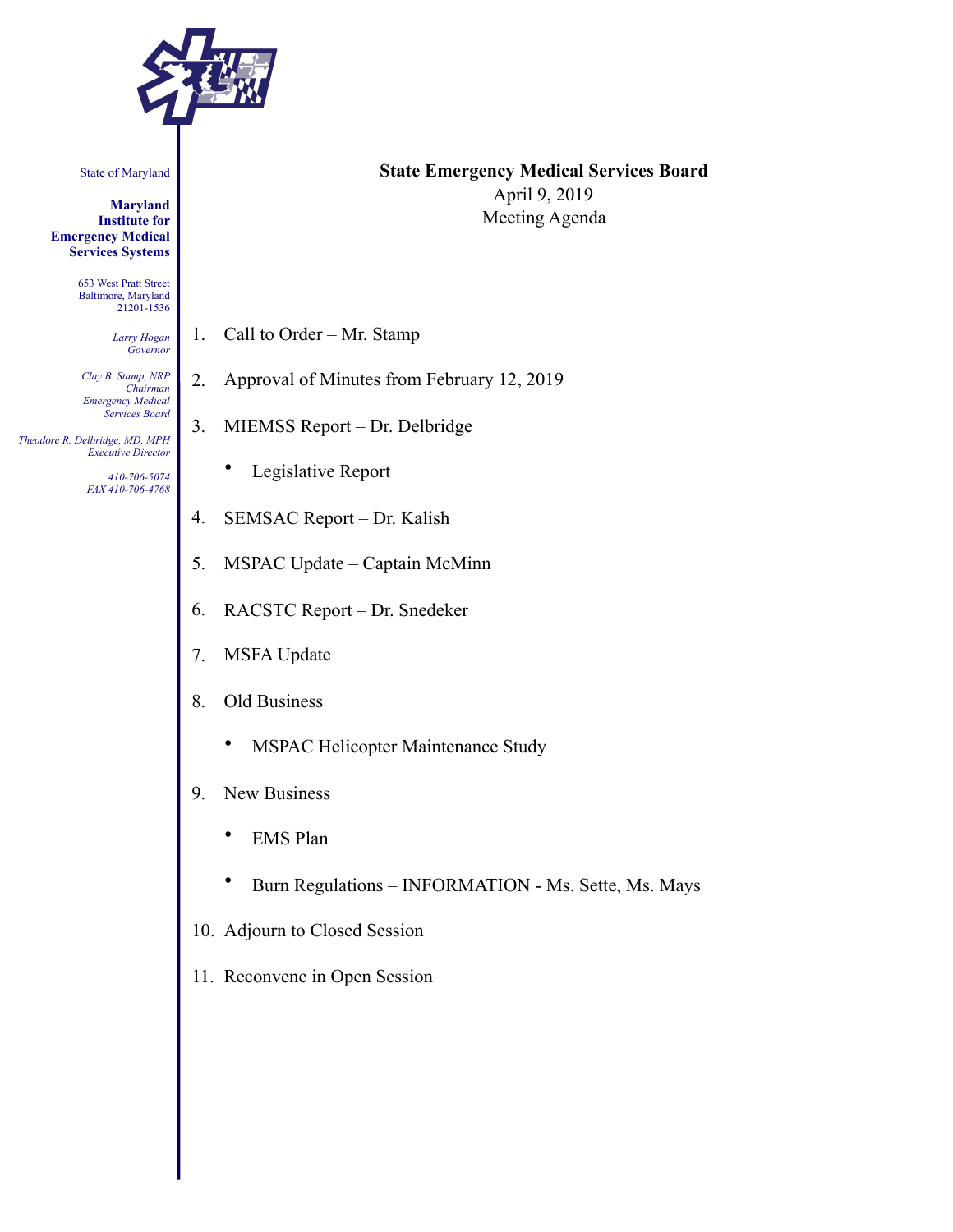

State of Maryland

**Maryland Institute for Emergency Medical Services Systems** 

> 653 West Pratt Street Baltimore, Maryland 21201-1536

> > *Larry Hogan Governor*

*Clay B. Stamp, NRP Chairman Emergency Medical Services Board* 

 *Theodore R. Delbridge, MD, MPH Executive Director*

> *410-706-5074 FAX 410-706-4768*

# **State Emergency Services Board April 9, 2019**

#### **Minutes**

**Board Members Present:** Clay Stamp, Chairperson; Sherry Adams, Vice Chairperson; Murray Kalish, MD; Stephen Cox; William J. Frohna, M.D.; Dean E. Albert Reece, M.D.; James Scheulen, NREMT P; Mary Alice Vanhoy, RN. Sally Showalter, RN.

**Board Members Absent:** Dany Westerband, MD

# **Others Present:**

**MFRI:** Mr. Michael Cox; Mr. Marlatt

**MSPAC:** Major Tagliaferri; Capt. McMinn; Lance Wood

**MIEMSS**: Ms. Gainer; Dr. Chizmar; Ms. Abramson; Ms. Alban; Ms. Aycock; Mr. Balthis; Mr. Brown; Mr. Cantera; Mr. Fiackos; Dr. Floccare; Ms. Mays; Ms. Myers; Mr. Schaefer; Ms. Goff

**SEMSAC:** Mr. Smothers; Mr. Tiemersma

**OAG:** Mr. Magee; Ms. Sette

**RACSTC:** Dr. Snedeker

**Holy Cross Health**: Scott Graham

**Montgomery County Fire / Rescue Service:** Chief Butsch

Chairman Stamp called the meeting to order at 9:02 am. He recognized the MIEMSS staff and stakeholders and thanked them for their service.

**ACTION: Upon the motion by Dr. Kalish, seconded by Mr. Cox, the Board voted unanimously to approve the minutes of the EMS Board meetings held on February 11, 2019.** 

# **SEMSAC Report**

Dr. Kalish reported that at the March 7<sup>th</sup> SEMSAC meeting, Ms. Ann MacNeille, Open Meetings Compliance Board Council, gave an overview of the Open Meetings Act and instructed SEMSAC members on its requirements and compliance for holding a closed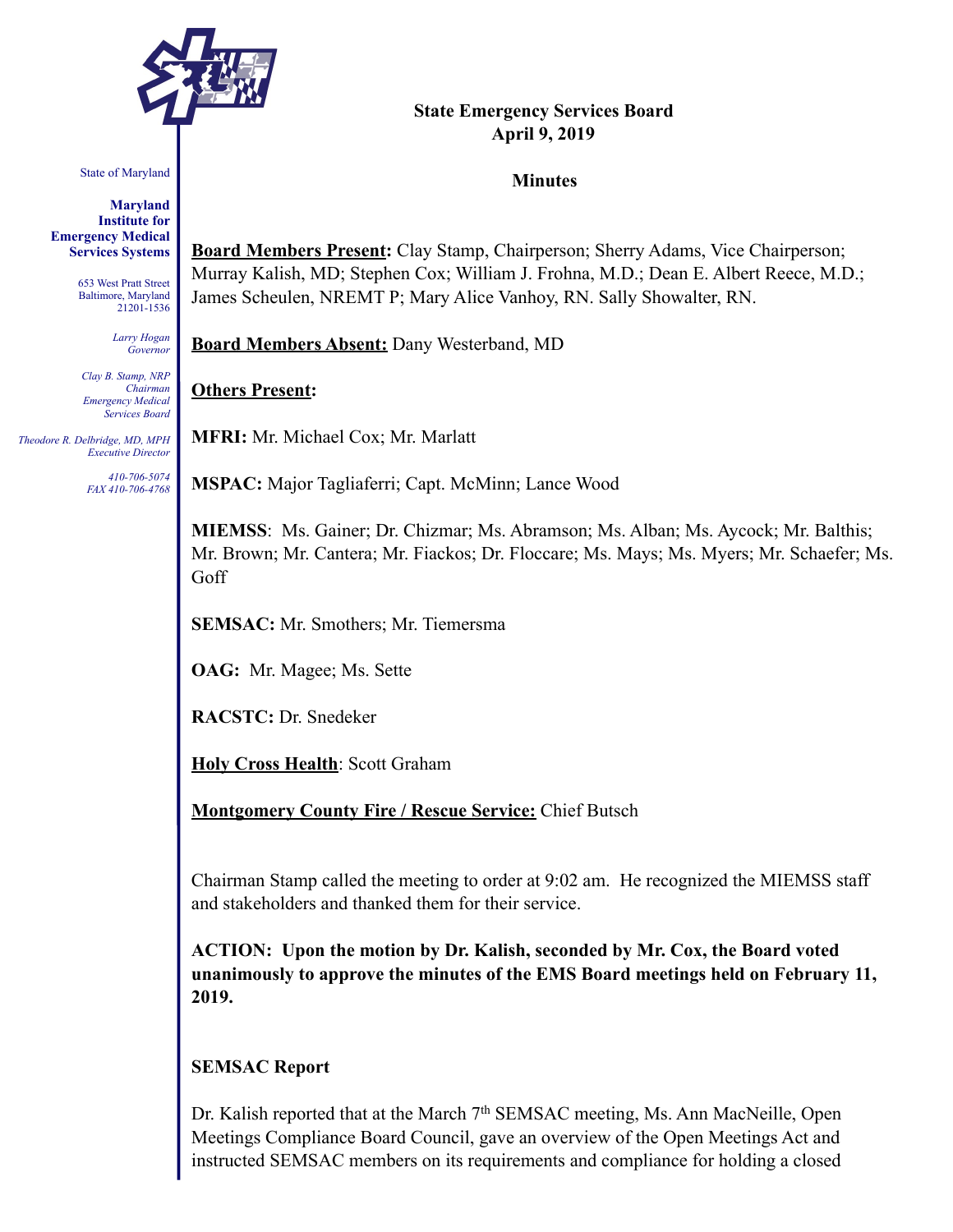session meeting.

Ms. Myers gave an update on the Legislative Bills currently being followed by MIEMSS. Mr. Smothers and Mr. Tiemersma gave the presentation on the challenges regarding the 50/50 grant funding that was presented to the Board at its February meeting.

Dr. Kalish added that Ms. Sette presented the updated Burn Regulations and Definitions for information.

# **MIEMSS Report**

A paper copy of Dr. Delbridge's presentation was distributed.

Dr. Delbridge discussed the Hospital Specialty Center, Data sharing and the Communications upgrade project. He gave an update on the current pass rates of the National Registry testing for EMT and the end of testing for the Cardiac Rescue Technician. Dr. Delbridge also discussed the Advanced EMT, the current use of Hospital alerts, Triage, Treatment & Transport (ET3) the CMS 5-year program to expand EMS reimbursement and the 2020 EMS Plan.

#### EMS Plan

Dr. Delbridge said the EMS Plan gives the EMS Board and the EMS System its direction. Some of the required elements include the criteria for trauma and specialty referral centers; the criteria for guidelines for EMS and medical direction, plans for communications and transport systems and the provisions for evaluation of training programs, PI&E and for monitoring the Plan.

The current 2014 plan has 8 goals, 29 objectives and 122 action steps. Dr. Delbridge said that the "Plan for the Plan" is to invigorate MIEMSS staff and committee volunteers, to engage broad constituency and to develop working collaborations among staff, committee members and stakeholders. Working from the EMS Agenda 2050 and the 2004 NHTSA standards, Dr. Delbridge set an approximated timeline for creating the 2020 EMS Plan:

- Form the EMS Plan Steering Committee -TBD
- MIEMSS Staff draft a framework for the plan
	- o 2 months
- SEMSAC and other committees identify topic–area participants
	- o 2 months
- EMS Plan Participants work with MIEMSS staff update draft
	- o 3 months
- Report to Steering Committee & SEMSAC
	- o Fall 2019
- Update the EMS Board
- Regional / Stakeholder Review
	- o 2-3 months
- Steering Committee solicits final review and comments
- Final Board Review end of 2019 / early 2020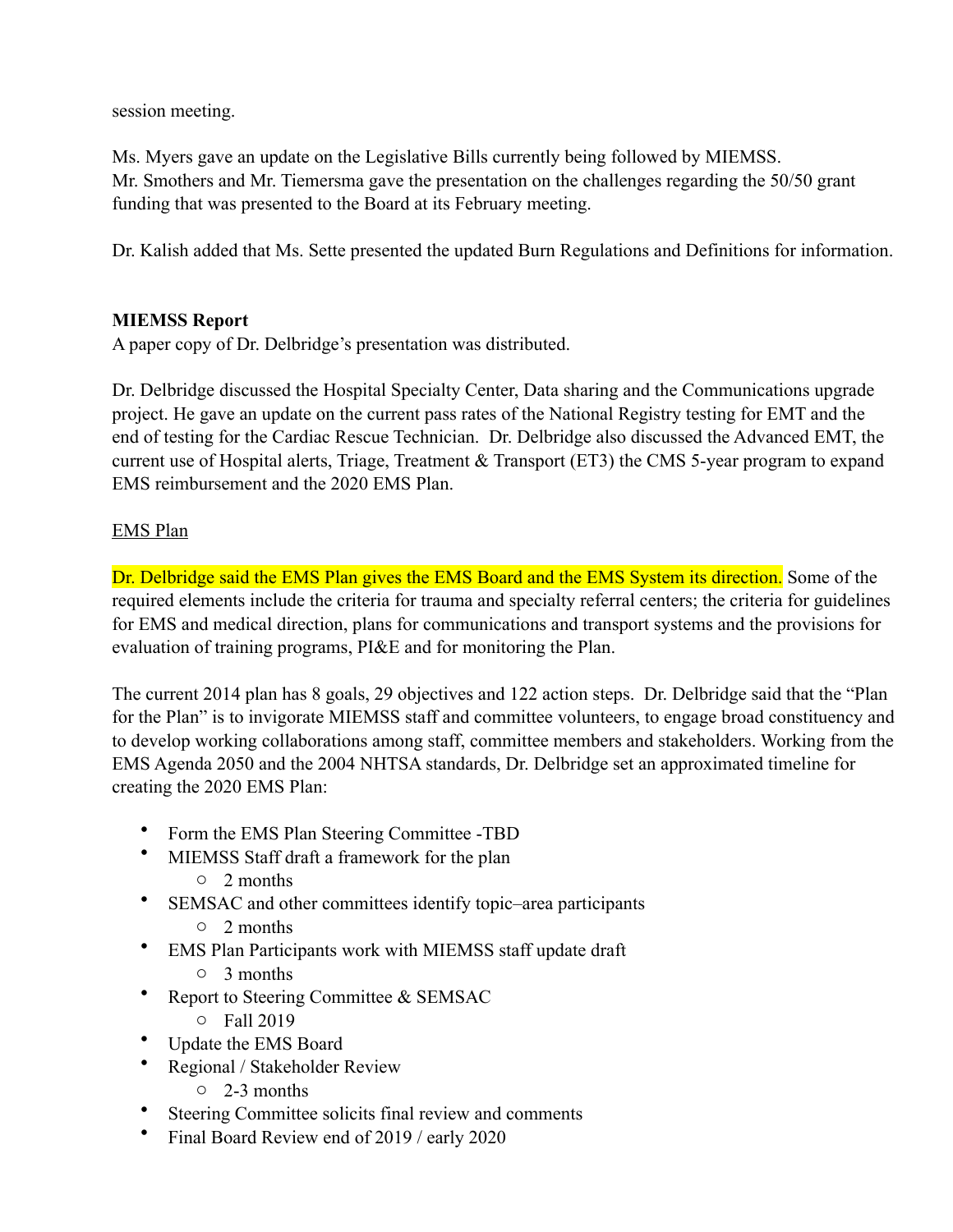Legislative Report

A paper copy of the report was distributed.

Ms. Myers summarized the various bills of interest considered by the General Assembly during the 2019 Session which ended at midnight on April 8, 2019.

# **Bills – Passed**

HB607 (SB901) Maryland Trauma Fund-State Primary Adult Resource Center-Reimbursement of On-Call and Standby Costs. Adds reimbursement for on-call and standby costs incurred by the State Primary Adult Resource Center to maintain trauma surgeons, orthopedic surgeons, neurosurgeons, and anesthesiologists and requires the Maryland Health Care Commission to develop guidelines for the reimbursement of documented costs to the State Primary Adult Resource Center.

SB 339 (HB 397) Public Safety-9-1-1 Emergency Telephone System (Carl Henn's Law). Implements recommendations by The Commission to Advance Next Generation 9-1-1 (NG 9-1-1) Across Maryland established by law in 2018, to study and make recommendations regarding the implementation, management, operation and ongoing development of NG 9-1-1 emergency communication services.

# **Bills – Unfavorable Report / Failed / Withdrawn / No Movement**

HB 894 Criminal Law-Felony Second Degree Assault-Emergency Medical Care Workers. Would have added Emergency Medical Workers to Criminal Law Article 3-203 which would making it a felony to intentionally cause physical injury to another if the person knows or has reason to know the other is a worker who is providing emergency and related services in the emergency department of a hospital or Freestanding Medical Facility.

SB 981 Vehicle Laws – Protective Headgear Requirement for Motorcycle Riders – Exception. Would have exempted an individual age 21 or older from the requirement to wear protective headgear while operating or riding on a motorcycle if the individual has been licensed to operate a motorcycle for at least two years; has completed an approved motorcycle rider safety course; or is a passenger on a motorcycle operating by a rider who meets these criteria.

SB 1013 Public Safety –Task Force on Volunteer Companies and Rescue Squads. Would have established the Task Force on Volunteer Fire Companies and Rescue Squads to review certain staffing levels and recruitment practices, evaluate the cost of training and technology, and evaluate the differences in needs of rural, suburban, and volunteer fire companies and rescue squads; requiring the Task Force to study and report its recommendations regarding staffing shortages for volunteer fire companies and rescue squads to the Governor and General Assembly by December 31, 2019.

Ms. Gainer said that two studies will be requested in the FY20 Joint Chairmen's Report, which has not yet been issued. The first study requests an update on ED Overcrowding and is due in November 2019; the second study is to outline the State's plan for reimbursing three models of care.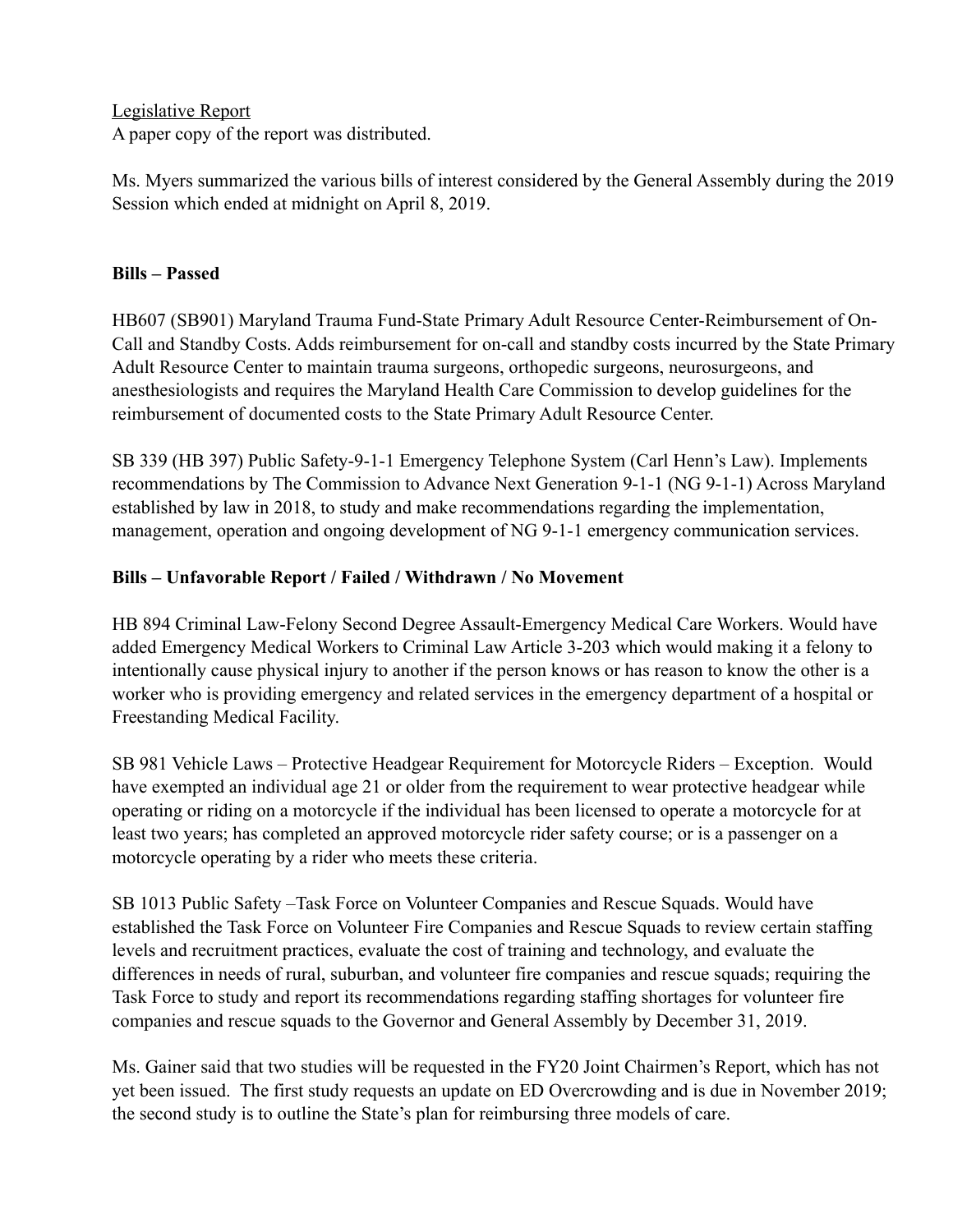Mr. Stamp thanked Ms. Gainer and the MIEMSS staff for the work they have done monitoring and tracking of Bills through the Legislative session.

# EMSOF

Ms. Abramson said the EMSOF Budget hearings went well. MIEMSS' over target budget request was granted and MFRI was granted the requested \$100,000 in the supplemental budget.

Ms. Abramson said there is a discrepancy between the DBM and the DLS analyses of the EMSOF solvency. DBM shows solvency until 2025 while DLS shows solvency until 2023. This excludes any requests for funding for the proposed MSPAC helicopter maintenance agreements.

# **MSPAC Report**

A copy of the report was distributed.

Captain McMinn said that MSPAC is celebrating 49-years of transporting the most critically ill and injured patients. The first helicopter transport was on March 19, 1970. He said that MSPAC is looking forward to celebrating 50 years of service next year.

The Cumberland Section is still experiencing work force shortages with some night shifts being out of service. MSPAC is committed through recruiting efforts to return the Cumberland Section to a 24/7 operation.

Captain McMinn reported that the MSPAC is beginning its annual SAR and hoist training. Ground support orientation for fire/rescue personnel to SAR capability is available by contacting the Medical Operations Section.

Recruitment for pilots, helicopter maintenance technicians and Trooper/Flight Paramedics continues. Three pilots were hired on March 27<sup>th</sup> with additional pilots and helicopter maintenance technicians in various stages of recruitment and vetting. Four Troopers with medical certification graduated from the Academy on March 22nd.

# **RACSTC**

A copy of the RACSTC Q3 report was distributed.

Dr. Snedeker reported a decrease in the following: patient volumes, inter-facility transfers, capacity hours, OR and Clinic volumes. She said that Hyperbaric Chamber hours have also decreased. She added that the "Go Team" was requested 13 times with three (3) deployments. She added that Organ and Tissue Donations are at 67%. Dr. Snedeker gave an overview of the Global Outreach and Injury Prevention programs, including the Stop the Bleed Campaign.

A discussion regarding interfacility transfers and post-acute care resources ensued.

Dr. Snedeker said she was looking forward to seeing everyone at the Gala on Saturday.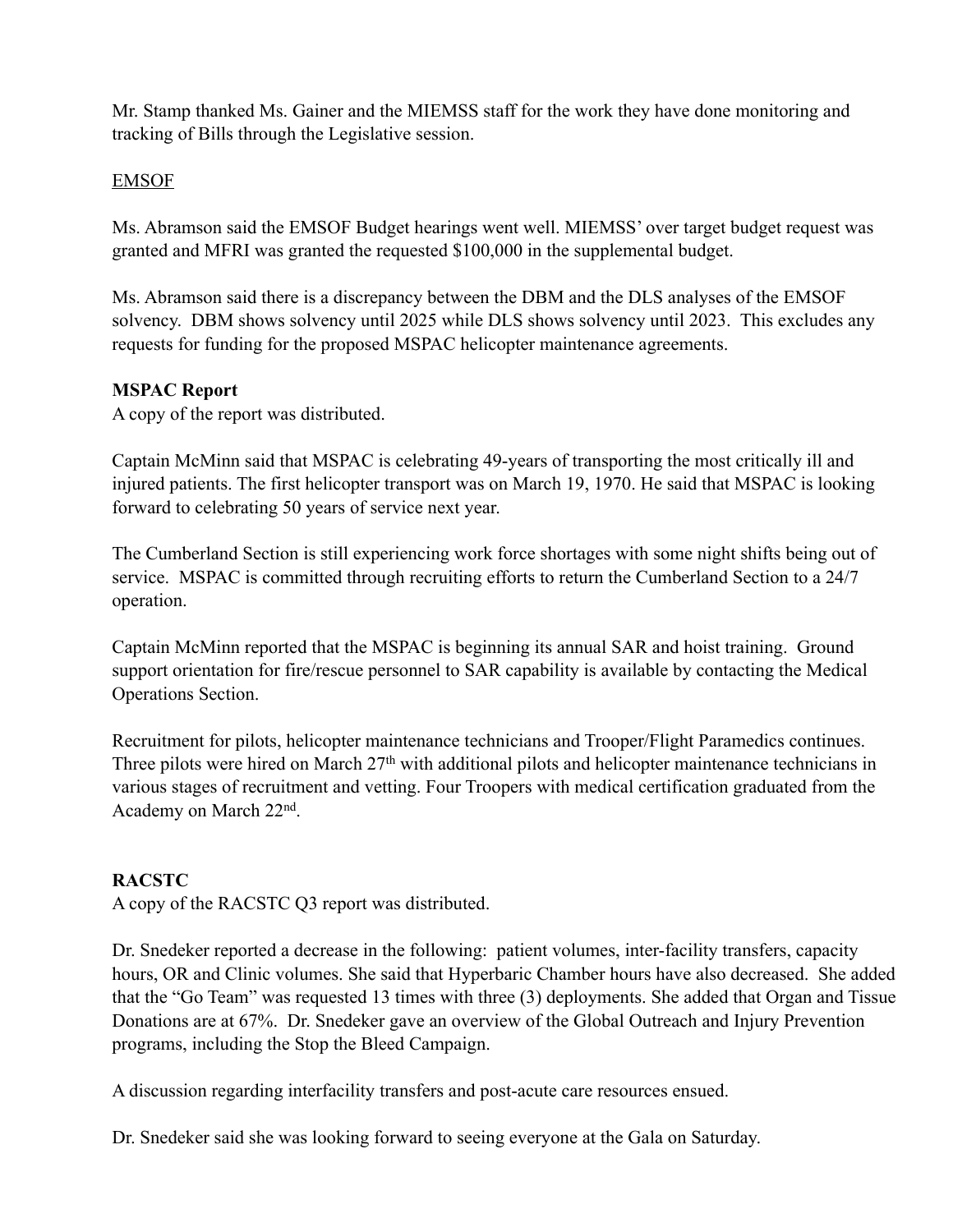#### **MSFA**

Mr. Cox said that the next MSFA Executive Committee meeting was held on April 6 & 7, 2019, at the Friendsville VFR in Garret County.

#### **Old Business**

MSPAC – Report Evaluating and Forecasting Future Expenses of the AW139 Helicopter Fleet. A paper copy of the report was distributed.

Captain McMinn said the Maryland General Assembly, FY19 Joint Chairmen's Report, required the MSPAC (Maryland State Police Aviation Command) to evaluate and report the long-term costs associated with maintaining the MSPAC AW139 helicopter fleet.

Captain McMinn gave an overview of the types of systems maintenance needed for the AW139 helicopters, the different maintenance plans available and the anticipated long-term maintenance costs with and without a maintenance plan. He said that MSPAC proposes procuring the Leonardo Helicopter Full Components Plan and the Pratt & Whitney Canada Power per Hour Plan. He said that the one-time buy-in costs would be in the range of \$17 million and that the source of this funding needed to be carefully considered. He said that the annual cost of the Leonardo Helicopter Full Components Plan and the Pratt & Whitney Canada Power per Hour Plan is \$4,050,480 with an additional estimated cost of \$1,000,000 per year for Mission equipment - hoist assembly, Wescam (IR Camera), Trakka Beam Searchlight and medical interior components.

Captain McMinn said the above information was reported to the EMS Board in January 2019 and a funding source for future helicopter maintenance has not been determined.

#### **New Business**

Adult / Pediatric Burn Center Regulation and Definition changes A paper copy of the Burn Regulation and Definition changes was distributed.

Ms. Sette and Ms. Mays presented the updated Burn Regulation with Definition changes to the SEMSAC for information. Ms. Mays said a consensus had been achieved among the designated Burn Centers on the proposed changes to the regulations and definitions.

# **ACTION: Upon the motion by Dean Reece, seconded by Ms. Vanhoy, the Board voted unanimously to adjourn to closed session.**

The EMS Board adjourned to closed session to carry out administrative functions, to discuss the appointment of appointees and officials under General Provisions Article §3-305(b)(1), to consult with counsel, to obtain legal advice on pending disciplinary actions under General Provisions Article §3-305(a) (7), and to maintain certain records and information in confidence as required by Health Occ. Art. §14-506 (b) under General Provisions Article §3-305 (a) (13).